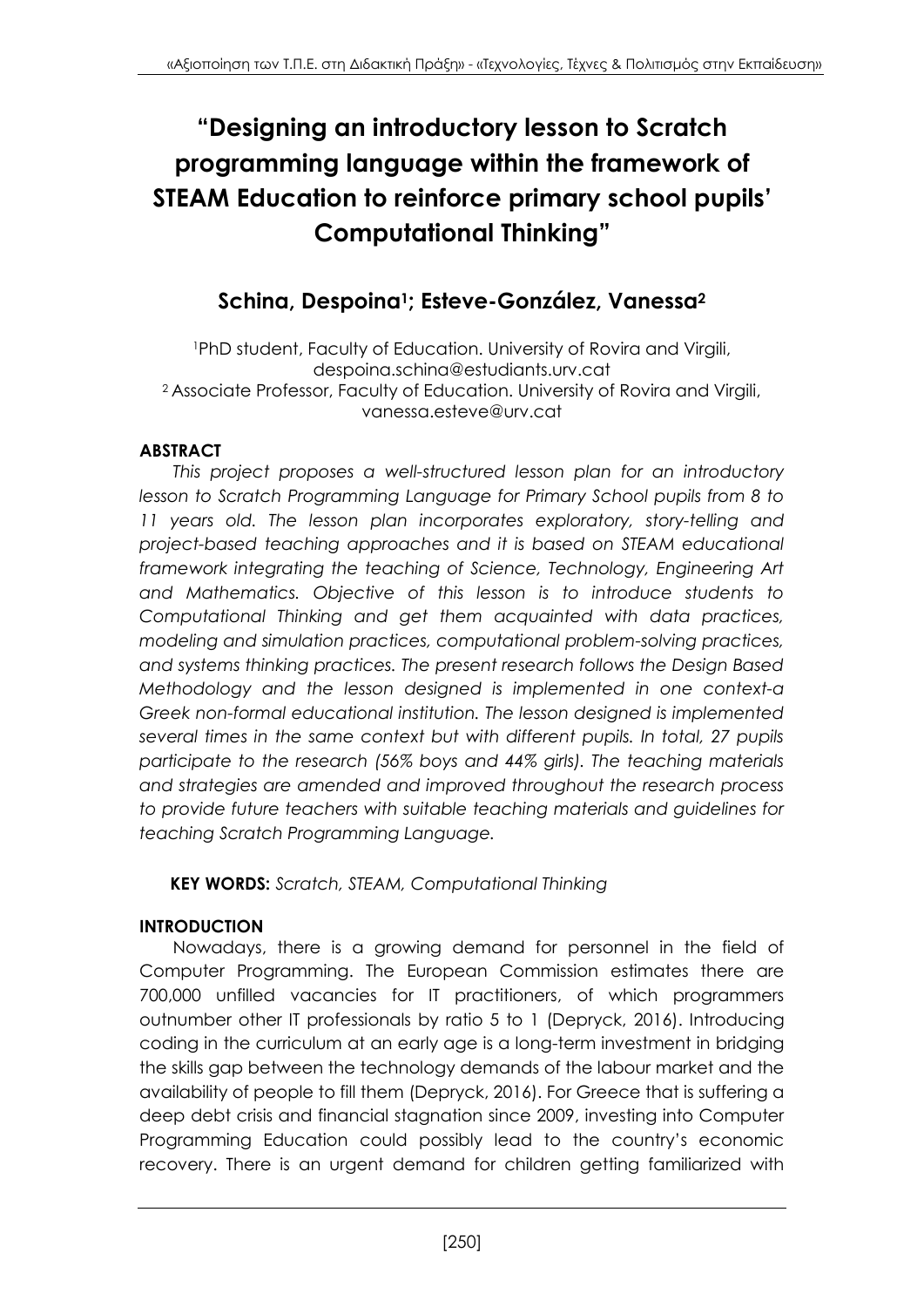Computer Programming at an early stage and being equipped with skills in the field of Computational Thinking. The European Union has taken a lot of initiatives to promote Computer Programming and STEM/STEAM education, one of them being TACCLE project in which 'Best practices and experiences that focused on the development of computational thinking and related skills in any level of pre-university education were identified, shared and valorized' (Garcia Peñalvo, 2016). However, in the context of Greece, there is room for improvement when it comes to designing and implementing and integrating computer programming into the school curriculum.

#### **RESEARCH PROBLEM**

The necessity of further research in this field is evident as quality teaching materials are needed now more than ever to be used at schools aiming at reinforcing primary school pupils' Computational Thinking skills. This is exactly the purpose of this study; create a lesson proposing certain content, structure, teaching methods and materials for Scratch Programming language, design it specifically for the Greek context, implement it and improve it. Schools need a suitable Curriculum for computer programming and teachers need guidelines and teaching materials.

## **LITERATURE REVIEW**

## **STEAM- Computational Thinking**

The present research proposes the design of an introductory lesson to Scratch programming language in the framework of STEAM Education. STEAM combines 5 specific disciplines; Science, Technology, Engineering, Arts and Mathematics. STEAM originates from STEM teaching model in which the discipline of Art is not included. STEM is a teaching model that is a currently recognized application in cross-content-area disciplines to create knowledge as a whole (Bazler & Van Sickle, 2017). STEAM education is not in opposition to STEM education but, it enriches and expands the scope of STEM education by integrating the discipline of Art (Taylor, 2016). As far as Scratch is concerned, it is a programming language, developed by the MIT Media Lab and can be used in the framework of STEAM education. Scratch is distinguished for the following characteristics; it is suitable for children, it is specifically designed for young programmers (Resnick et al., 2009), it makes the learning procedure fun and arouses learners' interest and enthusiasm (Wilson & Moffat, 2010; Saez Lopez et al., 2016), Scratch offers an intuitive way into programming and leaves lots of space for creativity (Romeike, 2008). Scratch also promotes the learning of important mathematical concepts (Resnick et al., 2009; Calao et al.,2015) and promotes pupils' computational thinking skills (Saez Lopez et al., 2016; Calao et al.,2015).

Kotsopoulos et al., (2017) elaborated a Pedagogical Framework for Computational Thinking (CTPF), including four pedagogical experiences: (1) unplugged, (2) tinkering, (3) making, and (4) remixing. The integration of these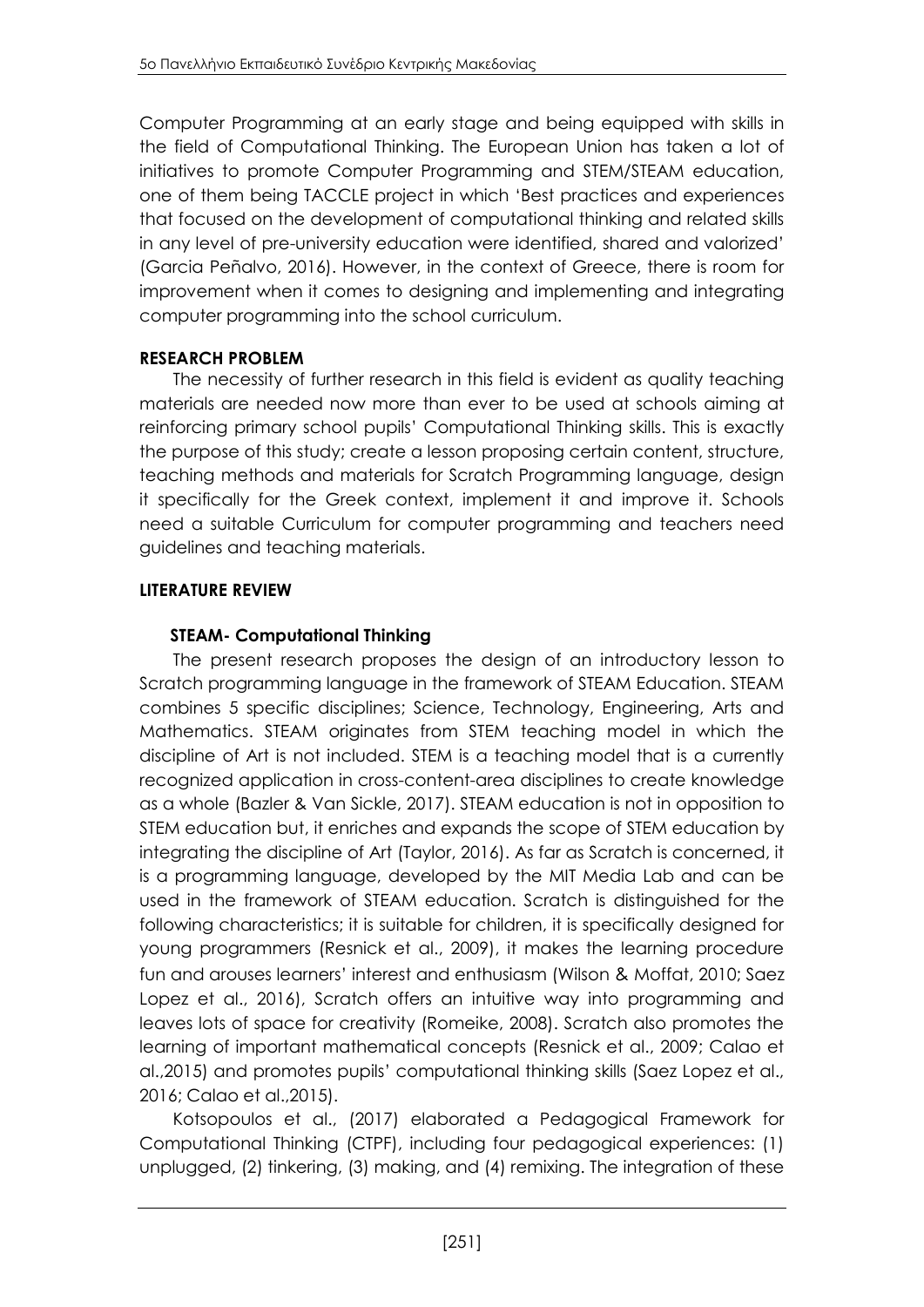experiences in the school curriculum would bring a lot of benefits to students. Unplugged activities are kinaesthetic activities, activities in which objects are introduced, activities possibly based around a game or challenge and activities containing elements of fantasy and story-telling that aim at increasing children's interest, curiosity, motivation and creativity (Nishida et al., 2009). Tinkering experiences do not involve constructing a new object but, taking things apart and engaging in changes and/or modifications to existing objects. (Kotsopoulos et al., 2017). Tinkering is a valid and valuable style of working, characterized by a playful, exploratory, iterative style of engaging with a problem or a project (Resnick & Rosenbaum 2013). When it comes to making experiences, students are required to problem-solve, make plans, select tools, reflect, communicate, and make connections across concepts (Kotsopoulos et al., 2017). Remixing experiences involve sharing an object and modifying or adapting it in some way and/or embedding it within another object to use it for substantially different purposes (Kotsopoulos et al., 2017). Unplugged, Tinkering, Making and Remixing experiences favor the development of Computational Thinking.

## **Teaching Scratch**

Scratch is an amazing programming environment that fosters students' creativity and computational thinking. Teachers should adopt an appropriate methodology and teaching strategies so that students take a full advantage of all that Scratch offers. Scratch can be taught through exploratory, projectbased and storytelling teaching techniques. First, students should be allowed to explore the Scratch features as the backdrop and sprite library and programming blocks. Smith and Neumann (2014) pointed out that 'teachers can select premade coding blocks from the extensive online library to allow students to explore concepts such as properties, attributes, rotations, reflections, and translations by making incremental or small changes to existing programs. Not only should students be allowed to experiment with different blocks, but they should also be encouraged to tinker existing programs. By exploring and trying out the different blocks, they will be able to understand the blocks' functions and the principles of programming. Additionally, Project Based Learning enables an active teaching approach (Saez-Lopez et al., 2016). The active approach gets positive results and stands out through a teaching methodology centered on the student to develop projects and creations (Saez-Lopez et al., 2016). Project-Based methodology is ideal for teaching programming, as it encourages collaboration among students and facilitates teaching in mixed abilities classes. In addition, the research of Demo, G, B., & Williams, L. (2014) is innovative as a Scratch course was implemented through story-telling to address learners who were not familiar with informatics.

## **RESEARCH OBJECTIVES - QUESTIONS - METHODOLOGY**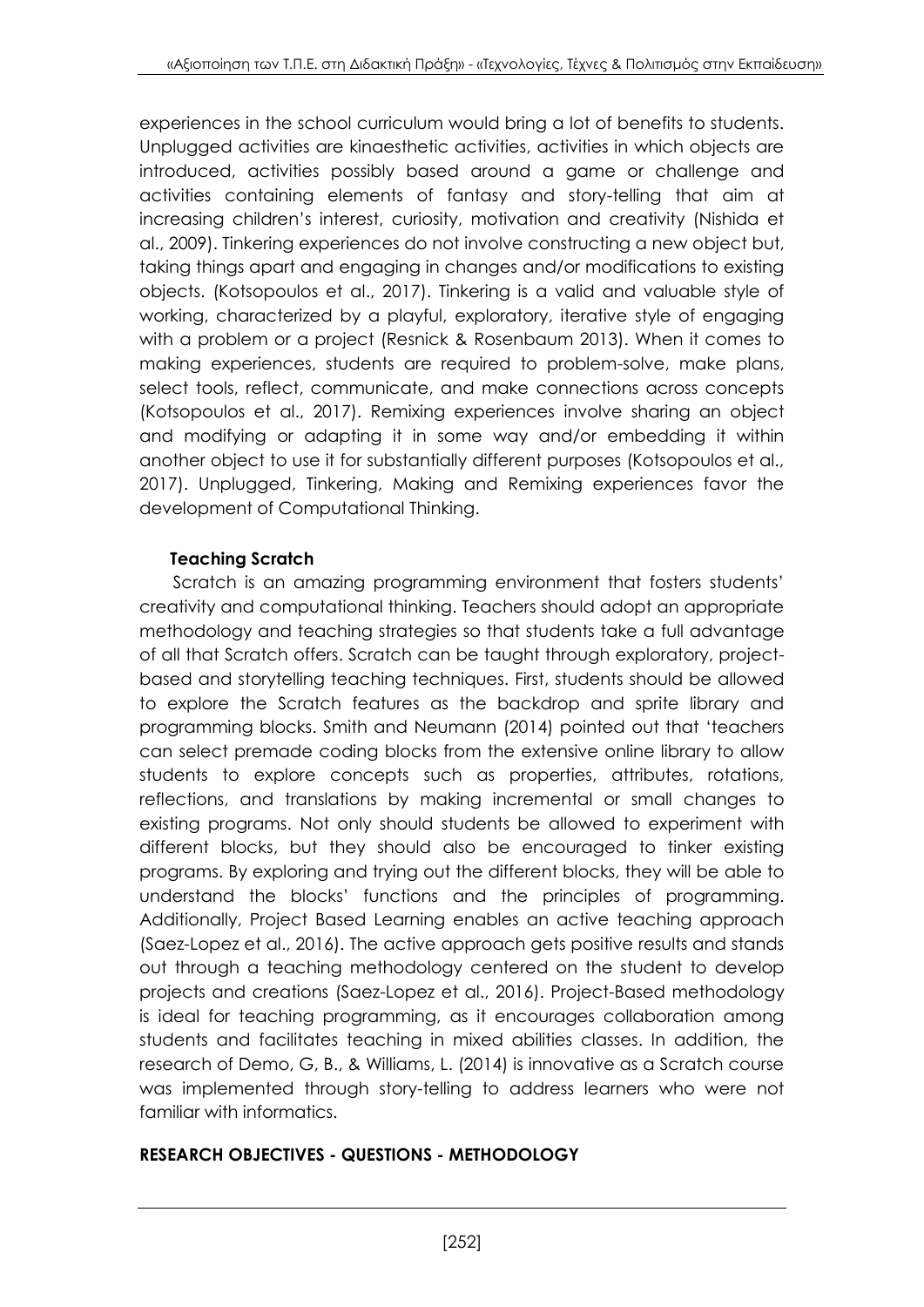The objective of the research was to design an introductory lesson to Scratch to introduce primary school pupils to Computational Thinking and teach them how to (1) use Scratch digital environment and basic programming blocks (2) solve basic programming problems and (3) use algorithms creatively in the framework of STEAM Education. We also wanted to explore in which way the teaching materials and teaching strategies should change to improve the lesson. The research questions are the following:

- RQ1: To what extent does the introductory lesson to Scratch, designed in the framework of STEM Education, teach primary school pupils how to use Scratch digital environment and basic programming blocks, solve basic programming problems and use algorithms creatively?
- RQ 2: To what extent did the teaching materials and strategies have to be amended throughout the iterations?

The research follows a Design Based Research methodology. As defined by Plomp and Nieveen (2007), educational design research is the systematic study of designing, developing and evaluating educational interventions (such as programs, teaching-learning strategies and materials, products and systems) as solutions for complex problems in educational practice, which also aims at advancing our knowledge about the characteristics of these interventions and the processes of designing and developing them. This project does not have a tight linear structure but, it is open-ended and iterative; it evolves as improvements are introduced in every cycle. According to [Susan McKenney](https://www.google.es/search?tbo=p&tbm=bks&q=inauthor:%22Susan+McKenney%22) & [Thomas C Reeves](https://www.google.es/search?tbo=p&tbm=bks&q=inauthor:%22Thomas+C+Reeves%22) (2013), the interventions of educational research design evolve over time through multiple iterations of investigation, development, testing and refinement. The research is divided in several stages according to De Benito & Salinas, (2016) scheme of work. First, the situation was analyzed and the problem was defined, then, the solutions were developed and the research instruments were selected. Typically, several cases are selected to implement the research, however, due to limited amount of time, the present study only reaches its implementation in one case. In this study, the researcher has the double role of teacherresearcher. In the present research there are 5 research stages as shown in Table 1 below.

| <b>Research stages</b>                              | <b>Description</b>                                                       |  |
|-----------------------------------------------------|--------------------------------------------------------------------------|--|
| Stage 1                                             | Carrying out literature review, considering                              |  |
|                                                     | Definition of the problem and the context, setting the research problem, |  |
| documentation                                       | objectives and questions.                                                |  |
| Selecting instruments and materials that<br>Stage 2 |                                                                          |  |
| <b>Functional Analysis</b>                          | would fulfill the research objectives.                                   |  |
| Stage 3                                             | Designing and Validating the lesson plan                                 |  |
| Design<br>and                                       | Validation of and the worksheets                                         |  |
| <b>Materials</b><br>Research<br>and                 |                                                                          |  |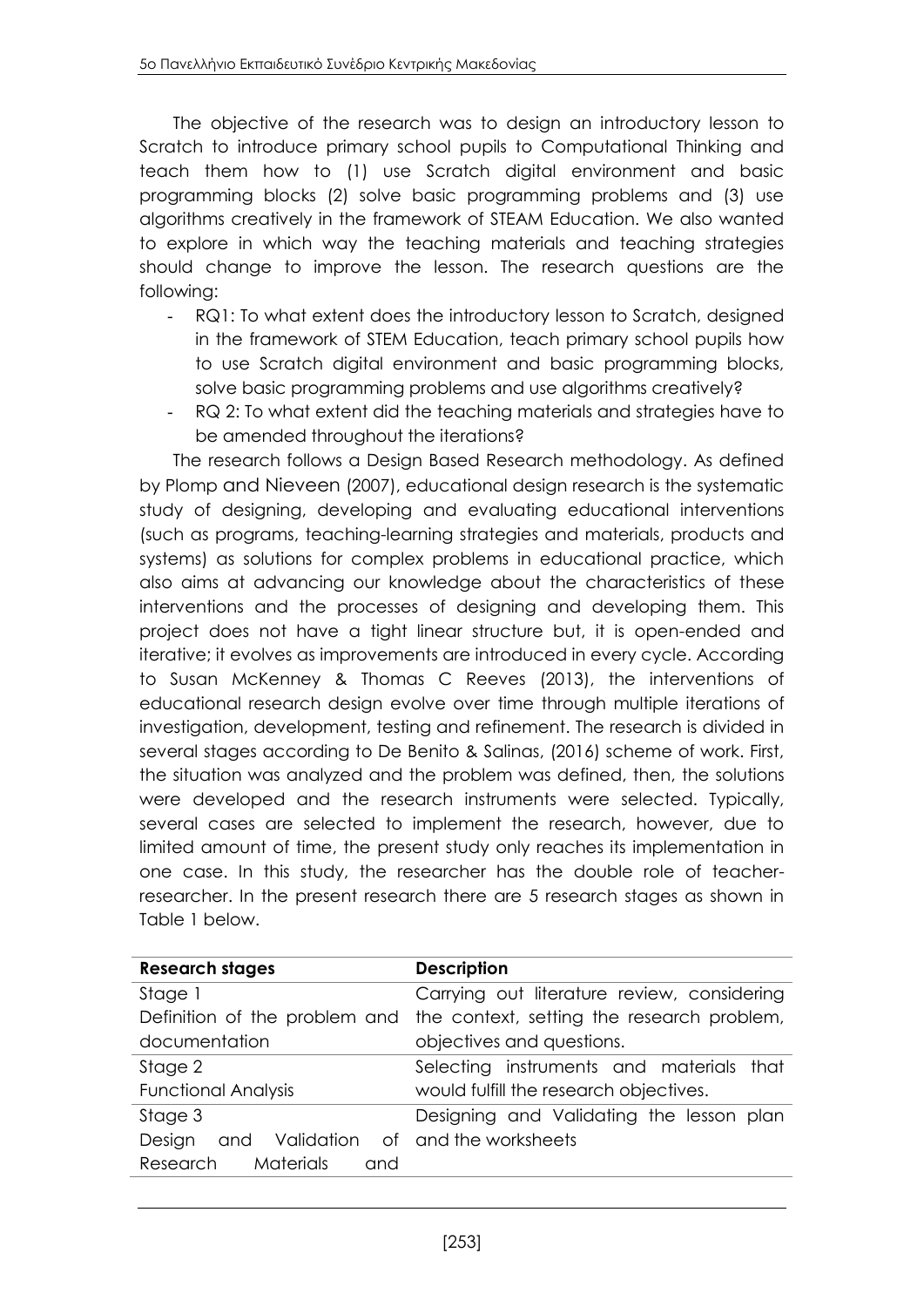| Instruments                              |                    |                 |                                           |
|------------------------------------------|--------------------|-----------------|-------------------------------------------|
| Stage 4                                  |                    |                 | Carrying out the lessons and implementing |
| Implementation                           | changes per cycle. |                 |                                           |
| Stage 5                                  | Studying           | the results and | drawing                                   |
| Production of documentation conclusions. |                    |                 |                                           |
| and principles design                    |                    |                 |                                           |

**Table 1:** Research Stages and Description.

#### **CONTEXT - RESEARCH INSTRUMENTS**

The research took place in a non-formal educational institution specialized in the field of foreign languages. The school is located in Thessaloniki, Greece. 8 introductory lessons to Scratch were offered in a period of 4 weeks, from the 18th of March to the 8th of April 2017. The participants of the research were self-selected pupils of a private language school in Thessaloniki, Greece and joined the class voluntarily. They were 27 pupils, 15 boys and 12 girls. 11 pupils were on the 3rd year of Primary School, 9 on the 4th year, 2 on the 5th year and 5 on the 6th year of Primary School.

When it comes to the research instruments, an Observation Report was completed during and/or after the lesson by the teacher. The observation report contained statements about students' attitudes, behavior and about the difficulties that they encountered. It also included statements about the teaching materials and methods employed during the lesson. The teacher read the statements and marked the appropriate answer in a scale from 1 to 5. The report was designed to be short and easy in order to be completed quickly while teaching. Qualitative data obtained was analyzed on Atlas.ti. In addition, Focus Groups were introduced into the research, having as an objective to obtain feedback from the pupils. The focus group discussions were carried out right after each lesson, lasted around 10 minutes and were recorded by the researcher. The focus group discussions provided the researcher with feedback about the lesson and helped the researchers to improve the lesson plan and materials.

#### **LESSON PLAN AND TEACHING MATERIALS**

As far as the teaching materials are concerned, a Scratch lesson plan was created including the skills, the content, the learning objectives of the lesson (Table 3) and the methodology (Table 4). In addition, a worksheet with programming challenges was created for the second Part of the lesson (Annex). In the first and second iteration the children had to complete the worksheet on their own whereas in the third iteration children carried out the activity in pairs.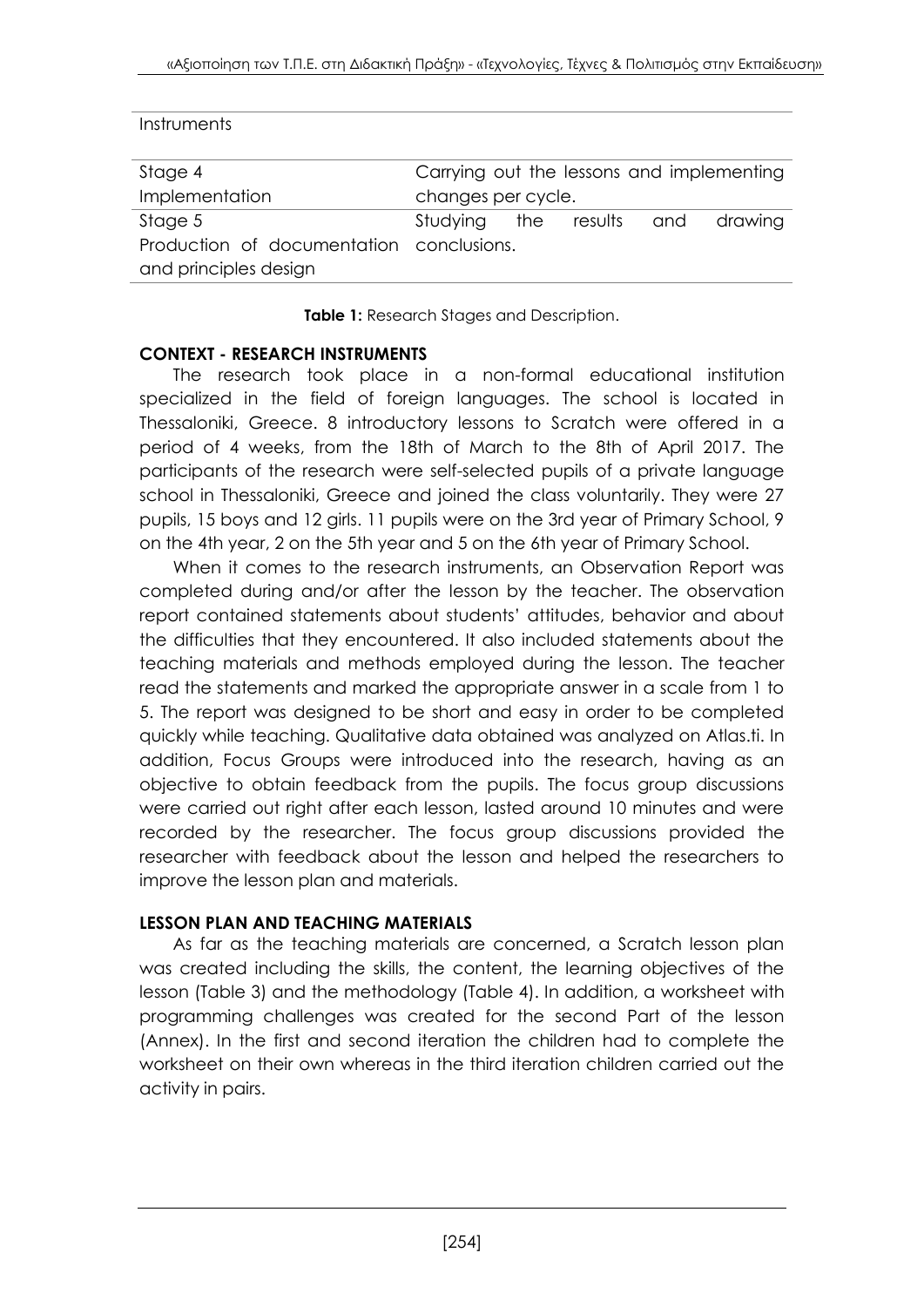| <b>INTRODUCTORY LESSON TO SCRATCH</b>                                                      |                                                                                  |  |
|--------------------------------------------------------------------------------------------|----------------------------------------------------------------------------------|--|
| <b>General Skills</b>                                                                      | Specific Skills                                                                  |  |
|                                                                                            | Science: introduction to the concepts of                                         |  |
|                                                                                            | speed and time, spatial awareness: Left,                                         |  |
| -Ability to use Scratch digital                                                            | Right, Up and Down, geometry: axis x and y                                       |  |
| environment.                                                                               | and angles.                                                                      |  |
| -Develop<br>computational                                                                  | Technology and Engineering: create and                                           |  |
| thinking. Acquire<br>basic                                                                 | simple programs, use<br>debug<br>logical                                         |  |
| programming skills. Develop                                                                | reasoning to predict the behaviour of                                            |  |
| problem<br>solving skills<br>and                                                           | simple programs, develop problem solving                                         |  |
| logical reasoning.                                                                         | skills and computational thinking.                                               |  |
| -Develop creative thinking.                                                                | Mathematics: calculations, measurements,                                         |  |
|                                                                                            | solving practical problems                                                       |  |
|                                                                                            | Art and Design: use a range of materials                                         |  |
|                                                                                            | creatively to design and make products.                                          |  |
| Content                                                                                    |                                                                                  |  |
|                                                                                            | PART A- familiarization with Scratch digital environment and<br>basic            |  |
| programming blocks                                                                         |                                                                                  |  |
|                                                                                            | Introduction to Scratch main features (sprites/backdrop/script) and basic        |  |
|                                                                                            | blocks MOTION (move, turn, change x and y) EVENTS (when<br>$\cdots$              |  |
|                                                                                            | clicked/pressed) and CONTROL (wait, repeat, forever). Creating scripts           |  |
| stopping                                                                                   | and running programs. Familiarization with<br>the<br>following                   |  |
| repetition and loops.                                                                      | programming terms: programming, instructions, sequence, algorithm,               |  |
|                                                                                            |                                                                                  |  |
| PART B - Creation of short programs and development of programming skills<br>and debugging |                                                                                  |  |
|                                                                                            | The pupils will be asked to debug the following programs from the worksheet;     |  |
|                                                                                            | 1) Blocks not attached 2) Wrong event block, 3) Sprite upside-down. The          |  |
|                                                                                            | pupils will be asked to create the following short programs to help Scratchy; 1) |  |
|                                                                                            | Scratchy climbing up the tree (change y axis, glide to or move to), 2)           |  |
|                                                                                            | Scratchy finishing the race (change x axis, glide to or move X steps). The       |  |
|                                                                                            | pupils will be encouraged to experiment on their own with blocks from looks      |  |
|                                                                                            | category: 1) Change colour, 2) Say something, 3) Think of something. The         |  |
|                                                                                            | pupils will be asked to use the correct loop to create and improve programs:     |  |
|                                                                                            | 1) Use repeat block to improve programs and make them shorter, 2) Use            |  |
| forever loop to create a program.                                                          |                                                                                  |  |
| PART C- Creation of longer program, using algorithms creatively                            |                                                                                  |  |
|                                                                                            | The pupils will be asked to create an animation on Scratch using various         |  |
| blocks from the following block categories: event, control, motion, looks,                 |                                                                                  |  |
| sound. Each sprite they insert must be programmed to perform an action.                    |                                                                                  |  |
| Learning Objectives                                                                        |                                                                                  |  |
| Understand how simple algorithms work.                                                     |                                                                                  |  |
| Detect, correct and explain errors in algorithms and programs.                             |                                                                                  |  |
|                                                                                            | Design, write and improve programs that accomplish specific                      |  |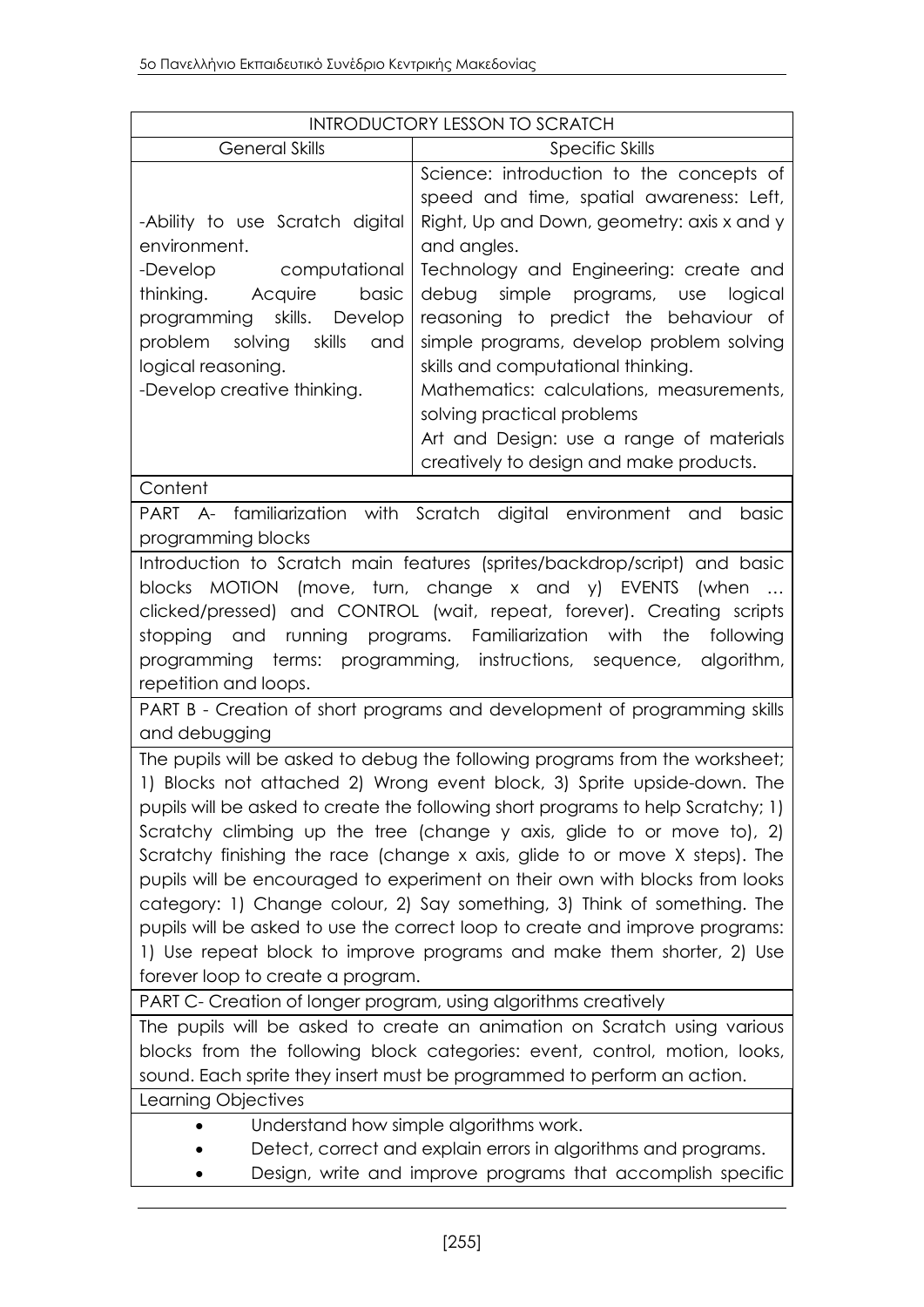#### goals.

- Get familiarized with Scratch digital environment and programming.
- Learn basic programming terms: programming, instructions, sequence, algorithm, repetition and loops
- Acquire skills in the field of STEAM.

#### **Table 2:** Lesson Plan- Skills- Content-Learning Objectives.

| <b>METHODOLOGY</b>                                                     | Time              |
|------------------------------------------------------------------------|-------------------|
| Introduction to Scratch                                                | 2 min             |
| Get the children excited about Scratch introducing the character       |                   |
| Scratchy through a video made on Scratch. Show them the script         |                   |
| that lies behind the animation. Manipulate code and demonstrate.       |                   |
| Explain that programming is giving instructions.                       |                   |
| <b>PARTA</b>                                                           |                   |
| A.1 Introduction to Scratch key features                               |                   |
| Teach the main features of Scratch by demonstrating on the             |                   |
| projector/interactive board. Sprites are the objects or the characters | A.1               |
| that can perform actions, sprites can be modified, rotated and you     | 10 <sub>min</sub> |
| can even create your own. Backdrop is the background it can be         |                   |
| named, edited, created, and deleted. Script is a collection            |                   |
| of blocks that all interlock with one another. The blocks and their    |                   |
| order are very important, as they determine how sprites interact with  |                   |
| each other. Show them how to drag the blocks and put them              |                   |
| together.                                                              | Act.              |
|                                                                        | $1+2$             |
| Activity 1- familiarization with sprites and backdrop                  | 10 <sub>min</sub> |
| Ask pupils to explore the Scratch library. Afterwards, play 3 sounds   |                   |
| and ask them to choose a suitable backdrop and 2 sprites.              |                   |
| Activity 2- experimentation with blocks.                               |                   |
| Ask pupils to experiment with some block categories (e.g. motion,      |                   |
| looks, sound, events, control). Afterwards, ask them what they have    |                   |
| discovered.                                                            | A.2               |
| A.2 Teach the main blocks:                                             | 10 <sub>min</sub> |
| Explain the main EVENT blocks. Event blocks make scripts run, they     |                   |
| are essential for every project: without the hat blocks from this      |                   |
| category, a project would not be able to begin. Demonstrate. Tell      |                   |
| them that the event blocks are also called Hat blocks. Then explain    | Act. 3            |
| MOTION blocks. Motion blocks control a sprite's movement. Explain      | 3 min             |
| and demonstrate what the following blocks do (turn, move, change       |                   |
| x, change y, go to).                                                   |                   |
|                                                                        |                   |
| Activity 3- familiarization with repeat and forever block              |                   |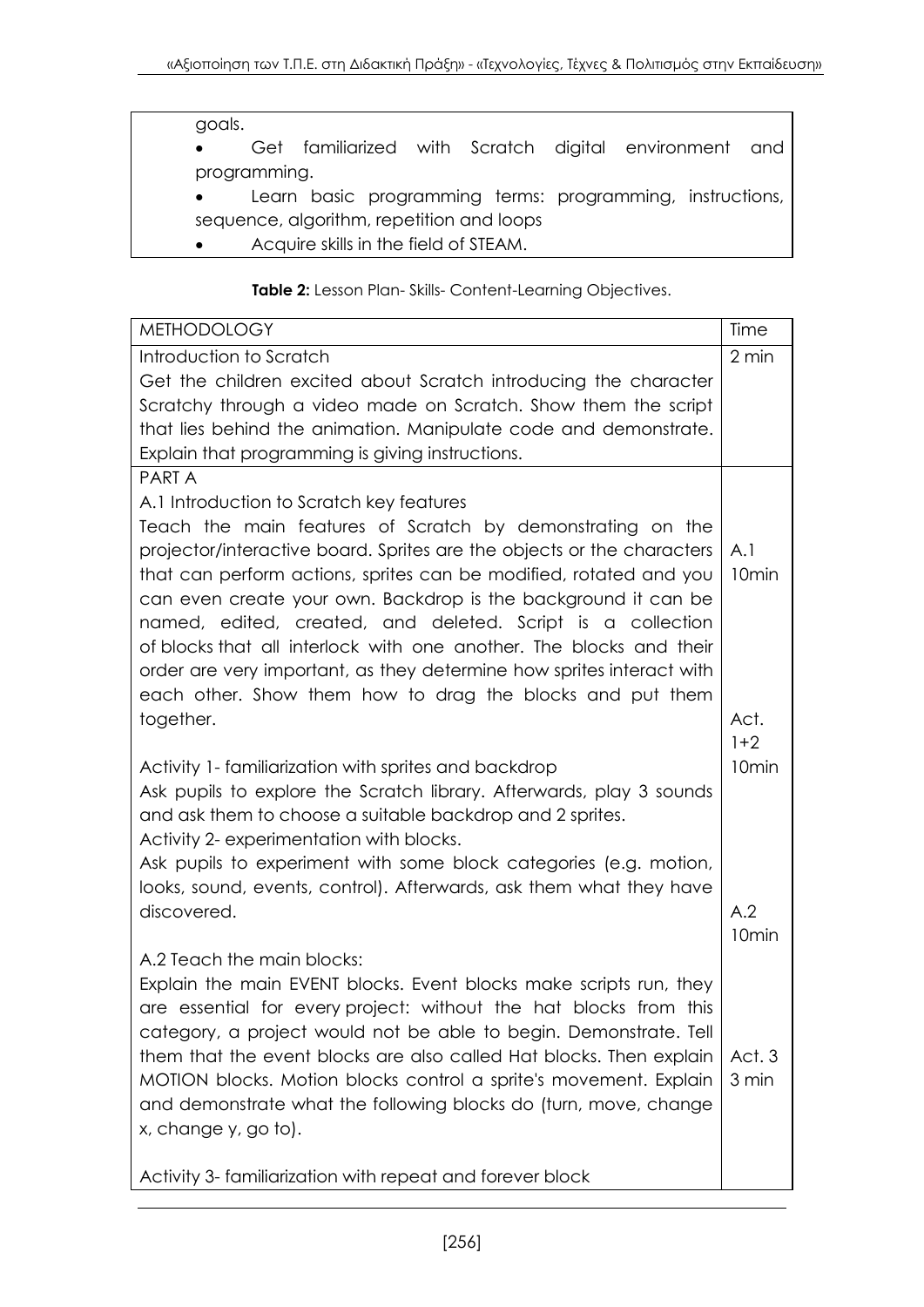| Ask the kids to stand up and shout JUMP! JUMP! JUMP! The kids jump<br>3 times. Then, ask them to find an easier way to give the same<br>instructions. The right answer is to shout JUMP 3 TIMES Explain that the<br>repeat block 'hugs' other blocks. Show them where Forever block is<br>and ask them what it does.                                                                                                            |                  |
|---------------------------------------------------------------------------------------------------------------------------------------------------------------------------------------------------------------------------------------------------------------------------------------------------------------------------------------------------------------------------------------------------------------------------------|------------------|
| Part B<br>Practice with graded challenges<br>Ask the pupils to complete the worksheet. The challenge sheet<br>contains various graded challenges, that the pupils should be able to<br>carry out after the first part of the lesson. The teacher will urge the<br>pupils to try to solve the challenges on Scratch programme. After<br>solving each challenge on Scratch, the pupils write down the answer<br>on the worksheet. | $20 - 25$<br>min |
| Part C                                                                                                                                                                                                                                                                                                                                                                                                                          | 20               |
| Create your own animation                                                                                                                                                                                                                                                                                                                                                                                                       | min              |
| Students already know from the 'Meet Scratchy Video' that Scratchy                                                                                                                                                                                                                                                                                                                                                              |                  |
| loves swimming and he's an excellent swimmer. Ask students to                                                                                                                                                                                                                                                                                                                                                                   |                  |
| create an underwater animation with Scratchy and his underwater                                                                                                                                                                                                                                                                                                                                                                 |                  |
| friends. Each sprite inserted must perform an action.                                                                                                                                                                                                                                                                                                                                                                           |                  |

#### **Table 3:** Lesson Plan- Methodology.

#### **RESULTS**

The introductory lesson to Scratch was designed according to the National and European Curriculum and guidelines for Primary School Education in the field of Computer Science. The lesson was also designed in the framework of STEAM education, proposing the development of skills in the field of Science, Technology and Engineering, Mathematics and Art and Design. The lesson designed aims at boosting pupils' practical mathematical knowledge through teaching programming as proposed by Calao et al., (2015). It also targets at raising pupils' Computational Thinking abilities by introducing data practices, problem solving computational practices, modelling and simulation practices and systems thinking practices. In the first part of the lesson students studied a complex system as whole, understood the relationships within a system, communicated information about a system and assessed computational models. In the second part, students worked on trouble-shooting and debugging, assessing different approaches/solutions to a problem, programming/ choosing effective computational tools. In the third part of the lesson students chose effective computational tools, defined systems and managed complexity and thought in levels. In addition, unplugged, tinkering and making experiences were employed in the lesson having as a goal to foster pupils' Computational Thinking. As far as the unplugged are concerned, the children carried out a kinaesthetic task; performed the teacher's instructions- algorithm and then assessed and improved the instructions- algorithm. As far as tinkering experiences are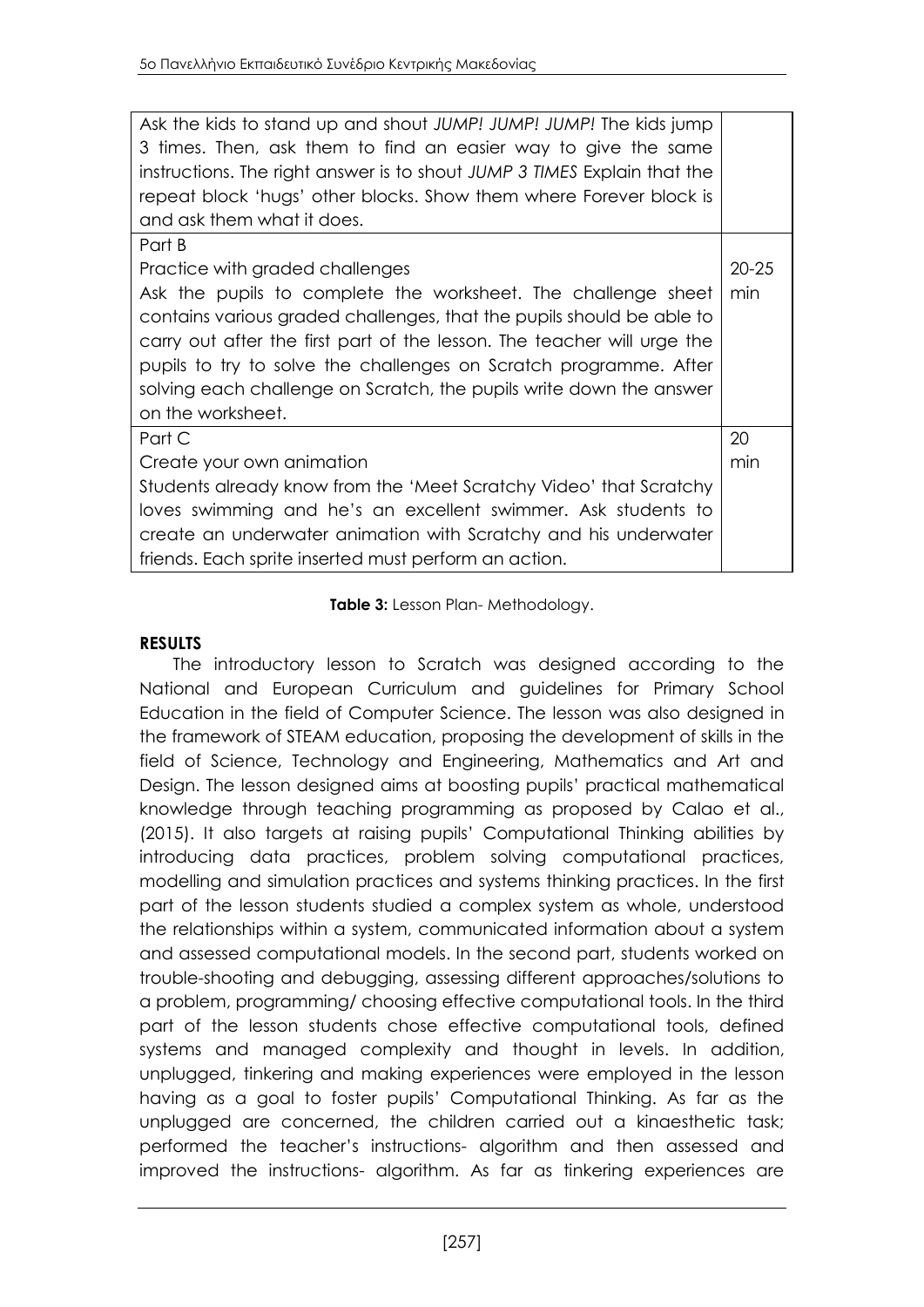concerned, pupils tinkered algorithms, for example, they tinkered motion blocks in the first part of the lesson. Finally, when it comes to making experiences, students were created short and long programs in the second and third part of the lesson.

When it comes to the teaching strategies, after studying several scholar articles since 2009 that were related to teaching Scratch programming language to primary school pupils, the following teaching strategies were incorporated in the teaching process. First, the teacher/researcher followed Smith's (2014) proposal for letting students explore concepts by making incremental or small changes to programs. What is more, Saez-Lopez's Project Based Learning teaching approach was adopted by assigning to the pupils to create an animation on Scratch on their own. This teaching approach was adopted because it facilitates teaching in mixed abilities classes and that was exactly the case of these classes; the age of the learners varied and included children from the 3rd to the 6th year of primary school. Additionally, story-telling was incorporated in the teaching process; pupils created their own short personalized stories with Scratchy and his underwater friends. What is more, in the third Part of the lesson a short animation in which Scratchy was the protagonist and was talking about his adventures was created animation. The whole lesson was successfully based on story-telling and made engaging for little children. Finally, collaborative learning was introduced in the third cycle of the research. In the first and second cycle of the research, the pupils carried out the worksheet activities on their own and during the focus group discussions mentioned that the worksheet activities seemed like a test and that they were intimidated. It was also observed by the teacher and noted in the observation report that the pupils seemed to be stressed out throughout the second part of the lesson. For this reason, the second part of the lesson was amended and carried out in pairs in the third cycle, so that it would be more enjoyable for the pupils.

As far as the teaching materials are concerned, changes were implemented in the worksheet and lesson plan and supplementary visual materials were created to improve the lesson as presented in Table 5. First, when it comes to the worksheet, there were some extra lines on the second page that generated confusion among the students. These extra lines were deleted in the following cycle. Apart from that, this text was added on the top of the worksheet; 'read the instructions carefully and try to find the solutions to the following challenges' to make it clearer for the students. When it comes to Supplementary Teaching Materials, in the first cycle, Year 3 and year 4 pupils had trouble with the x and y axis. They found it hard to grasp the concept. They would be able to better understand that concept through visual materials and for this reason a poster was created and used in the second and third cycle, as you may see in Picture 1. The above-mentioned changes were implemented based on the teacher's comments on the observation report.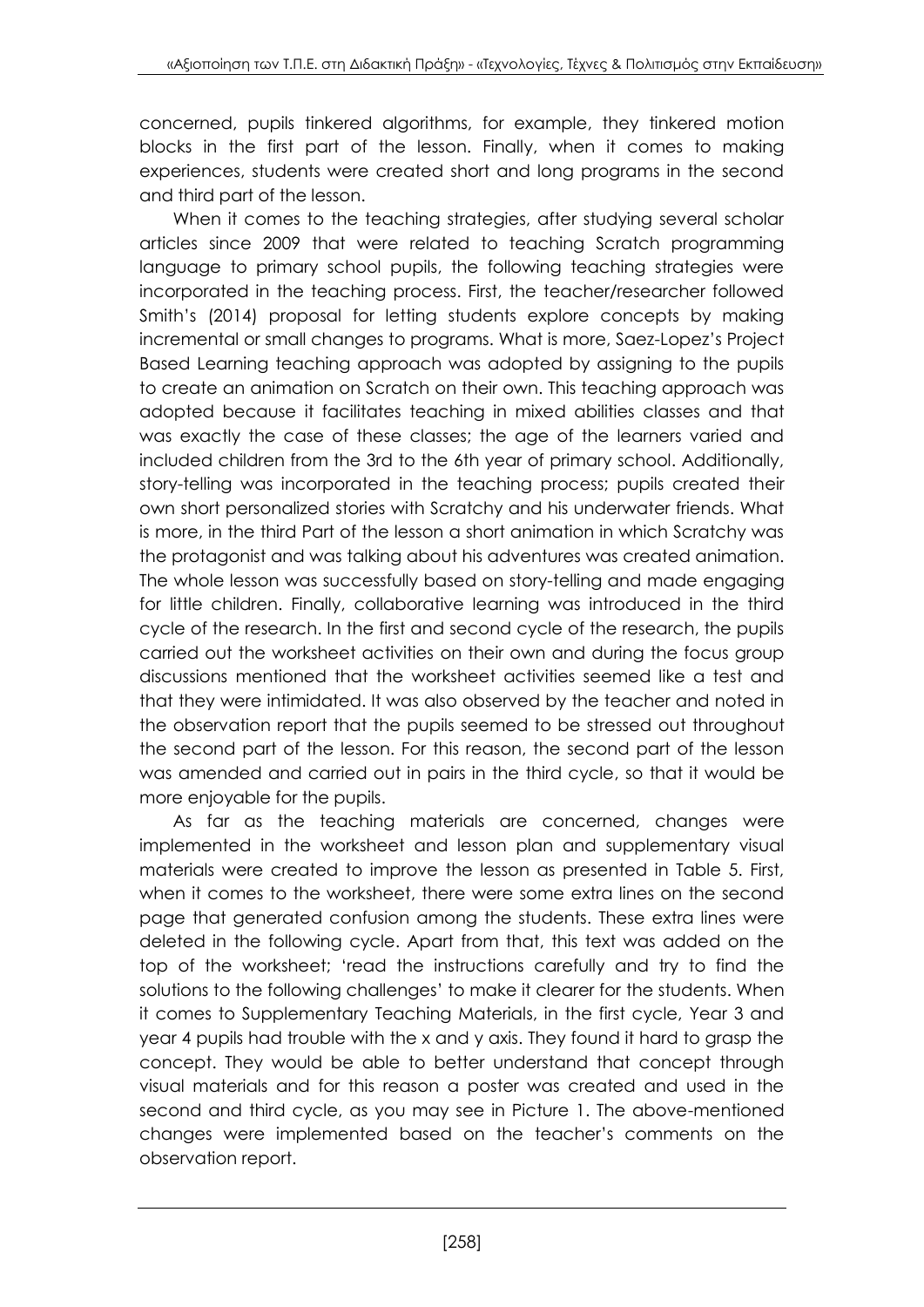

Picture 1: Poster.

|                            | $2nd$ cycle                   | 3rd cycle            |
|----------------------------|-------------------------------|----------------------|
| Worksheet                  | The extra lines were deleted  | ×                    |
|                            | and the instructions were     |                      |
|                            | improved.                     |                      |
| Supplementary              | A poster for teaching X and Y | ×                    |
| teaching materials         | axis was created.             |                      |
| <b>Lesson Plan</b>         | $\boldsymbol{\mathsf{x}}$     | Part B to be carried |
|                            |                               | out in pairs.        |
| <b>Teaching strategies</b> | ×                             | Collaboration in     |
|                            |                               | Part B               |

**Table 4:** Changes Implemented per cycle.

#### **CONCLUSIONS**

The conclusions are presented according to the research objectives.

O1. When it comes to the design of an introductory lesson to Scratch, a three-part introductory lesson was designed according to the National and European Curriculum, proposing the development of skills in STEAM Education, integrating Computational Thinking activities according to Kotsopoulos et al., (2017) Pedagogical Framework.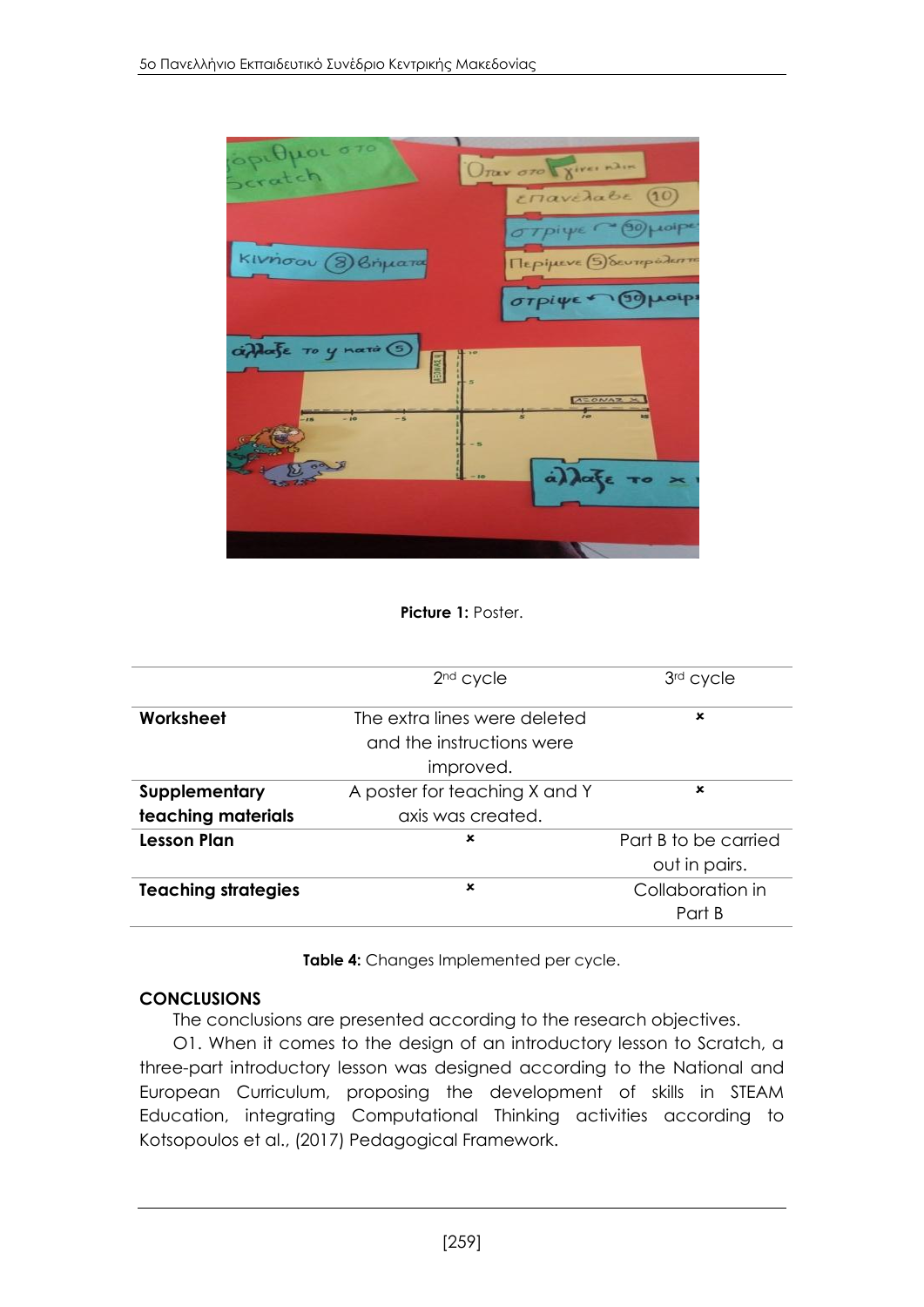O2. Teaching materials and teaching strategies were improved throughout the process of the three cycles. The instructions of Worksheet 1 were improved and a supplementary poster was designed to support children during the learning process. In the 3rd cycle of the research, collaboration was added to the existing teaching approaches (exploration, tinkering, project-based teaching and story-telling).

Below, suggestions are given to researchers carrying out the research in another context:

- It is highly recommended to introduce Computational Thinking with unplugged activities and incorporate in their teaching a variety of visual materials.
- Researchers should study in greater depth collaboration in a Scratch Introductory lesson, possibly by asking pupils to carry out more tasks in pairs.
- Researchers would be advised not to adopt the role of the teacher. It would be better for another person to teach the class and the researcher to observe the pupils and the lesson.
- It is highly recommended to implement this research in other contexts. For example, to carry it out in a formal educational context, in a public school and with a larger sample for a longer period of time.

## **REFERENCES**

- Bazler, J., & Van Sickle, M. (2017). Cases on STEAM education in practice. [http://doi.org/10.4018/978-1-5225-2334-5](http://doi.org/10.4018/978-%20%20%201-5225-2334-5)
- Calao L.A., Moreno-León J., Correa H.E., & Robles G. (2015) Developing Mathematical Thinking with Scratch. In: Conole G., Klobučar T., Rensing C., Konert J., Lavoué É. (eds) Design for Teaching and Learning in a Networked World. Lecture Notes in Computer Science, vol 9307. Springer, Cham
- De Benito Crosetti, B., & Salinas Ibáñez, J. M. (2016). La Investigación Basada en Diseño en Tecnología Educativa. Revista Interuniversitaria de Investigación En Tecnología Educativa, 0(0), 44–59. <https://doi.org/10.6018/riite2016/260631>

Demo, G, B., & Williams, L. (2014). The many facets of Scratch. Issep'14, 8–16.

- Denning, P. J. (2009). The profession of IT Beyond computational thinking. Communications of the ACM,52(6), 28. <http://doi.org/10.1145/1516046.1516054>
- Depryck, K. (2016). From computational thinking to coding and back, 16–18. <http://doi.org/10.1145/3012430.3012492>
- García Peñalvo, F. J. "A brief introduction to TACCLE 3 coding European project," *2016 International Symposium on Computers in Education (SIIE)*, Salamanca, 2016, pp. 1-4. doi: 10.1109/SIIE.2016.7751876
- Kotsopoulos, D., Floyd, L., Khan, S., Namukasa, I. K., Somanath, S., Weber, J., & Yiu, C. (2017). A Pedagogical Framework for Computational Thinking.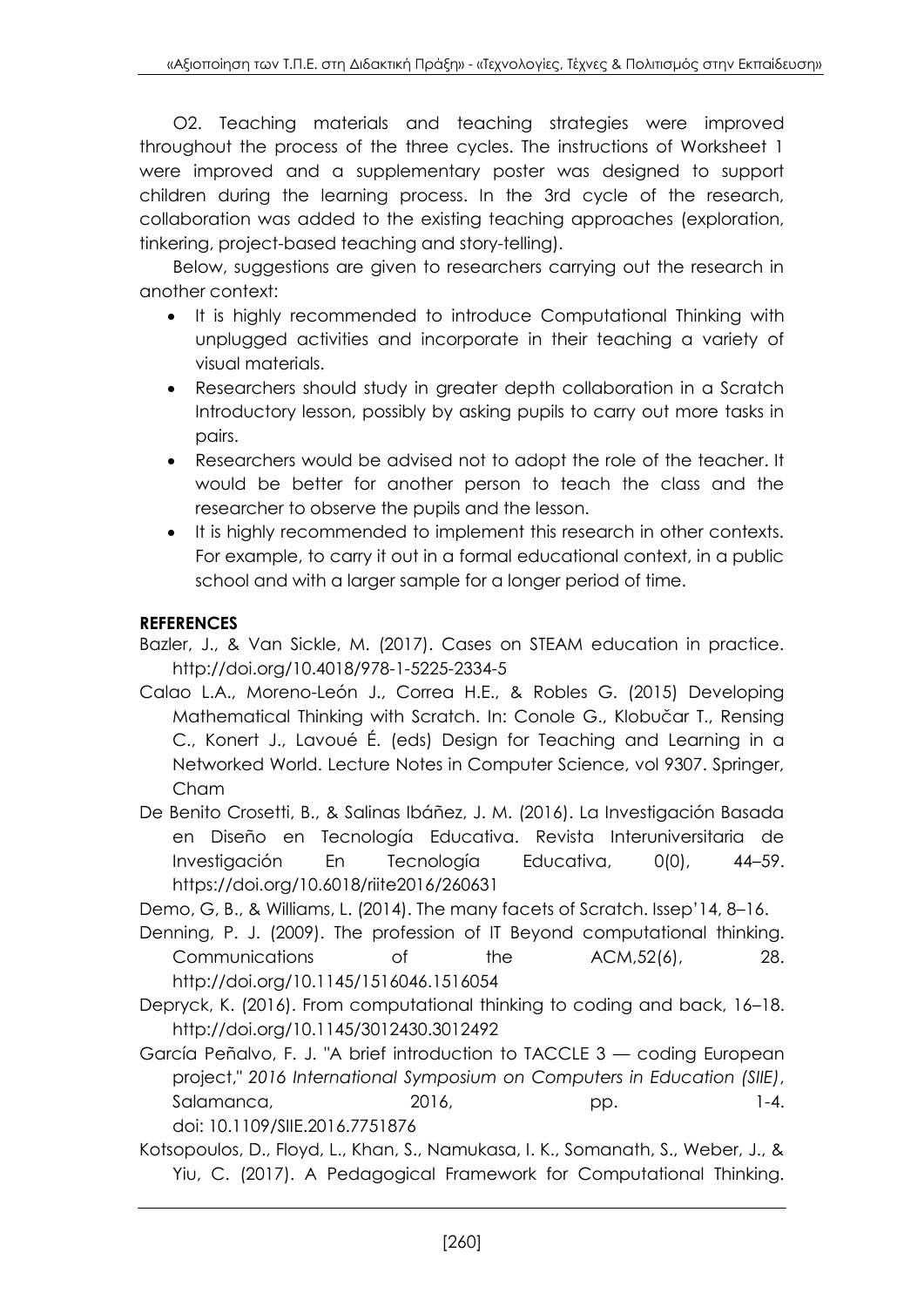Digital Experiences in Mathematics Education. <http://doi.org/10.1007/s40751-017-0031-2>

- Linn, M. C., Aho, A. V, Blake, M. B., Constable, R., Kafai, Y. B., Kolodner, J. L., & Bradley, S. (2010). Report of a Workshop on The Scope and Nature of Computational Thinking. Thinking (Vol. 1).<http://doi.org/10.17226/12840>
- McKenney, S.E., & Reeves, T. (2013). Conducting Educational Design Research. NY: Routledge
- Nishida, T., Kanemune, S., Idosaka, Y., Namiki, M., Bell, T., & Kuno, Y. (2009). A CS unplugged design pattern. Proceedings of the 40th ACM Technical Symposium on Computer Science Education - SIGCSE '09, 41(1), 231–235. <http://doi.org/10.1145/1508865.1508951>
- Plomp, T., & Nieveen, N. (Eds.). (2007). An introduction to educational design research. An Introduction to Educational design research. Shanghai: SLO •Netherlands institute for curriculum development Tjeerd. Retrieved from http://scholar.google.com/scholar?hl=en&btnG=Search&q=intitle:An+Intr oduction+to+Educational+Design+Research#0
- Resnick, M., Maloney, J., Monroy-Hernández, A., Rusk, N., Eastmond, E., Brennan, K., & Kafai, Y. (2009). Scratch: Programming for All. Communications of the ACM, 52, 60–67. <http://doi.org/10.1145/1592761.1592779>
- Resnick, M., & Rosenbaum, E. (2013). Designing for Tinkerability. Design, Make, Play: Growing the next Generation of STEM Innovators, 163–181.
- Romeike, R. (2008). Workshop: A creative introduction to programming with scratch. IFIP International Federation for Information Processing, 281, 341– 344. [http://doi.org/10.1007/978-0-387-09729-9\\_49](http://doi.org/10.1007/978-0-387-09729-9_49)
- Sáez López, J. M., González, M. R., & Cano, E. V. (2016). Visual programming languages integrated across the curriculum in elementary school: A twoyear case study using "scratch" in five schools. Computers & Education, 97, 129–141.<http://doi.org/10.1016/j.compedu.2016.03.003>
- Schina, D., & Esteve-González, V. (2017). Designing an introductory lesson to Scratch programming language within the framework of STEAM Education to reinforce primary school pupils' Computational Thinking. XX Congreso Internacional EDUTEC 2017: Investigación, Innovación y Tecnologías, la triada para transformar los procesos formativos. Universidad de Santiago de Chile
- Smith, C. P., & Neumann, M. D. (2014). Scratch it out! Enhancing geometrical understanding. Teaching Children Mathematics, 21(3), 185–188.
- Smith, N., Sutcliffe, C., & Sandvik, L. (2014). Code club: bringing programming to UK primary schools through scratch. Proceedings of the 45th ACM Technical Symposium on Computer Science Education - SIGCSE '14, 517– 522.<http://doi.org/10.1145/2538862.2538919>
- Taylor, Peter Charles, "Session N: Why is a STEAM curriculum perspective crucial to the 21st century?" (2016). 2009 - 2016 ACER Research Conferences. 6.

http://research.acer.edu.au/research\_conference/RC2016/9august/6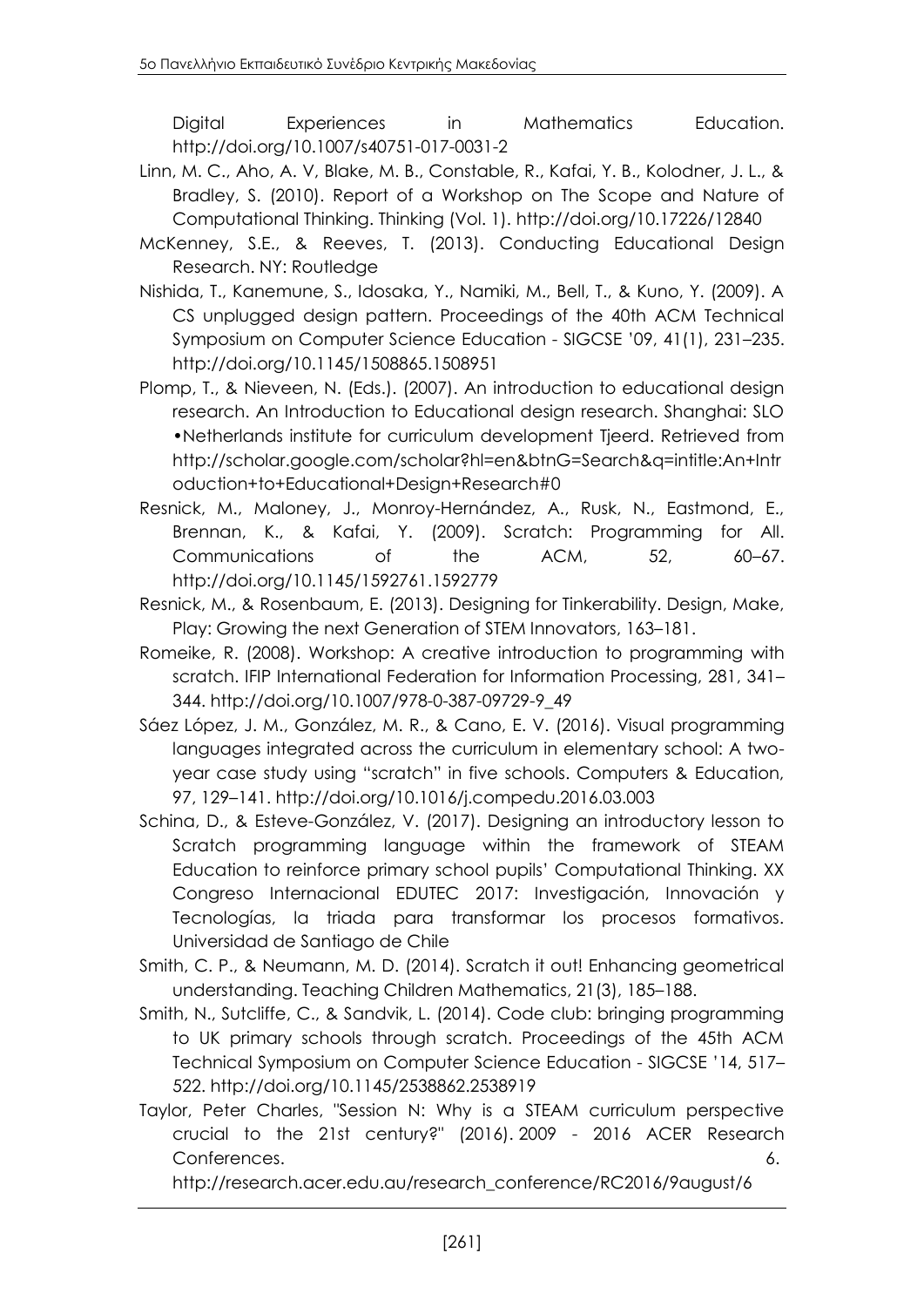Wilson, A., & Moffat, D. C. (2010). Evaluating Scratch to introduce younger schoolchildren to programming. Proceedings of the 22nd Annual Workshop of the Psychology of Programming Interest Group, 64–75.